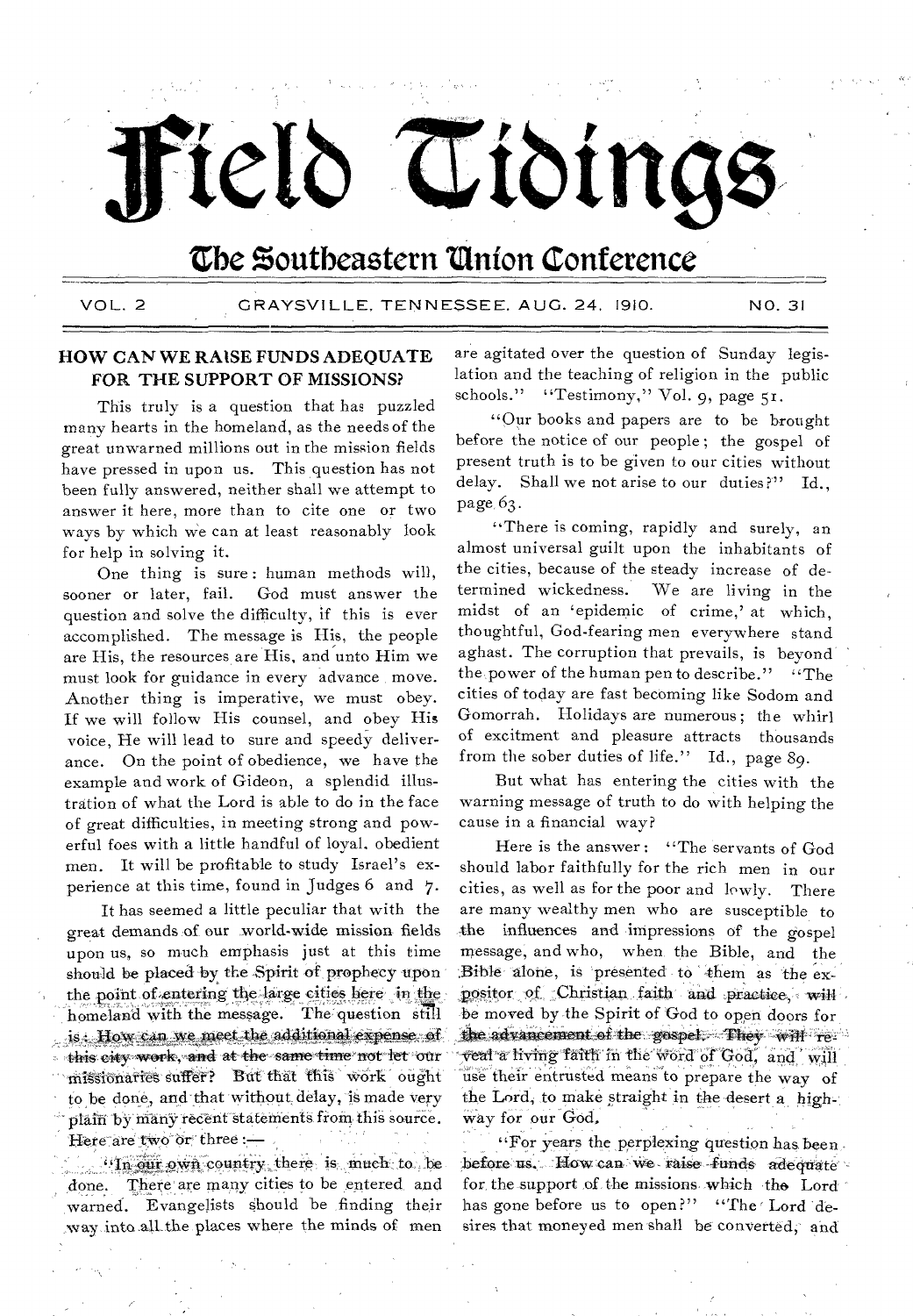act as His helping hand in reaching others." Id., page 114.

"As we do this work,—entering the cities we shall find that means will flow into our treas- -uries, and we shall have funds with which to carry an a still broader and more far-reaching work. Souls who have wealth will be brought into the truth, and will give of their means to advance the work of God. I have been instructed that there is much means in the cities that are unworked. God has interested people there. Go to them; teach them as Christ taught. His method was to mingle with the people and teach God's simple word ; give them the truth. They will accept it. And as surely as honest souls will be converted, their means will be consecrated to the Lord's service, and we shall see an increase in resources." Id., page 101.

These statements are truly encouraging. Not all in the large cities are wholly corrupted. God has in them souls which he still counts as His. These are to be reached with the message, and among them will be found some who have wealth and influence, who can help us in a financial way in pressing the message out among the unwarned millions in heathen lands. Shall we not all arise and quickly take the truth to<br>T. F. Bowen. T. F. BOWEN.

# CUMBERLAND ITEMS

July 16, Elder Stanley visited the Knoxville and Copper Ridge churches and administered the ordinance of baptism to seven canidates.

Miss Maude Dortch, who was called home a few weeks ago on account of sickness of her mother, has again taken up her Bible work in Chattanooga.

Mrs. Anna Hall who is engaged in the Bible work in Johnson City reports an excellent interest. She says she is-giving fifteen readings a week besides conducting the regular Sabbath and prayer services.

The President of our conference has visited the tent companies at Englewood and Georgetown. Both companies have a good attendance, and the brethren are hopeful of some fruit.

We desire to call the attention of all our people who are contemplating driving to camp-meeting, that we have failed to secure pasture for the horses.

All our churches are invited to elect their delegates and• send in their credentials at once to the secretary of, the conference, Anna Kimlin, 1217 Duncan Ave., Chattanooga, Tenn.

The time of our camp-meeting is drawing near and we cordially invite all our people to attend. Come and bring your families an let us enjoy this another convocation together.

In order that you may have just what you want in the way of a tent and its furnishings, you will please send in your tent order to A. D. West, Cleveland, Tenn.

The conference has purchased tables, chairs,

and cots for the accommodation of the people at camp-meeting. Those who • desire bedsteads, springs, mattresses, etc, will send in their special order to C. W. Slade, Highland Park, Tenn.

Geo. B. Lane will have charge of the conference grocery at our camp-meeting, and will keep a good supply of our health foods and groceries to supply.our dining tent and all our camp.

Remember the dining tent this year will be run on the Cafeteria plan. menu your bill of fare and pay for just what you get. A careful selection of your-food will enable you to board cheaper than you can board yourselves.

We will try to make some arrangements for the hauling of your baggage and meeting you at trains. First meeting of the conference will be called Friday morning, the 26th, at  $9A.M$ . Let all the delegates take notice and be present to answer the roll call.

This will be the last notice that will appear in the FIELD TIDINGS before camp-meeting, and we hereby give notice to all our people that our camp will be located in Highland Park on Orchard Knob Ave., connecting with Henderson and Montague Sts. On reaching the City take an East Lake or Chickamauga street car and get off at Orchard Knob Ave., and you are in the camp.<br>P. G. STANLEY, President. P. G. STANLEY, President.

# WE WANT MORE LETTERS LIKE THIS

Sabbath School Department,

Takoma Park Station,

Washington, D. C.

Dear Sister Plummer :—

Enclosed you will find twenty-five cents for which please send me six birthday cards. I would like to get them this week if it is a possible thing, for one of the little boys in my class is going to put in his offering next Sabbath and I want to have a card to give him. Last Sabbath Elder Hayward gave us a splendid talk on our work in other lands, and I followed it by making a plea for larger donations and one of the ways I suggested was by birthday offerings. The idea took well, and the children were especially pleased. When I had finished talking, I droped a quarter in the box as it was my twenty- fourth birthday ; thus the good work was. started in our Sabbathschool.  $\bar{I}$  was pleased when one old lady got up and said that each one should bring two' extra pennies,—one to grow on and the other to be good It would not be such a bad idea after all.

Mrs. B..C. HAAK, Jamestown, N. D.

# FROM SUBSTANTIAL FRIENDS OF THE WORKER

Morris Lukens, president of the Indiana Conference, writes: "Your general letter con-, cerning the SABBATH-SCHOOL WORKER was received. I was glad to get this and assure you.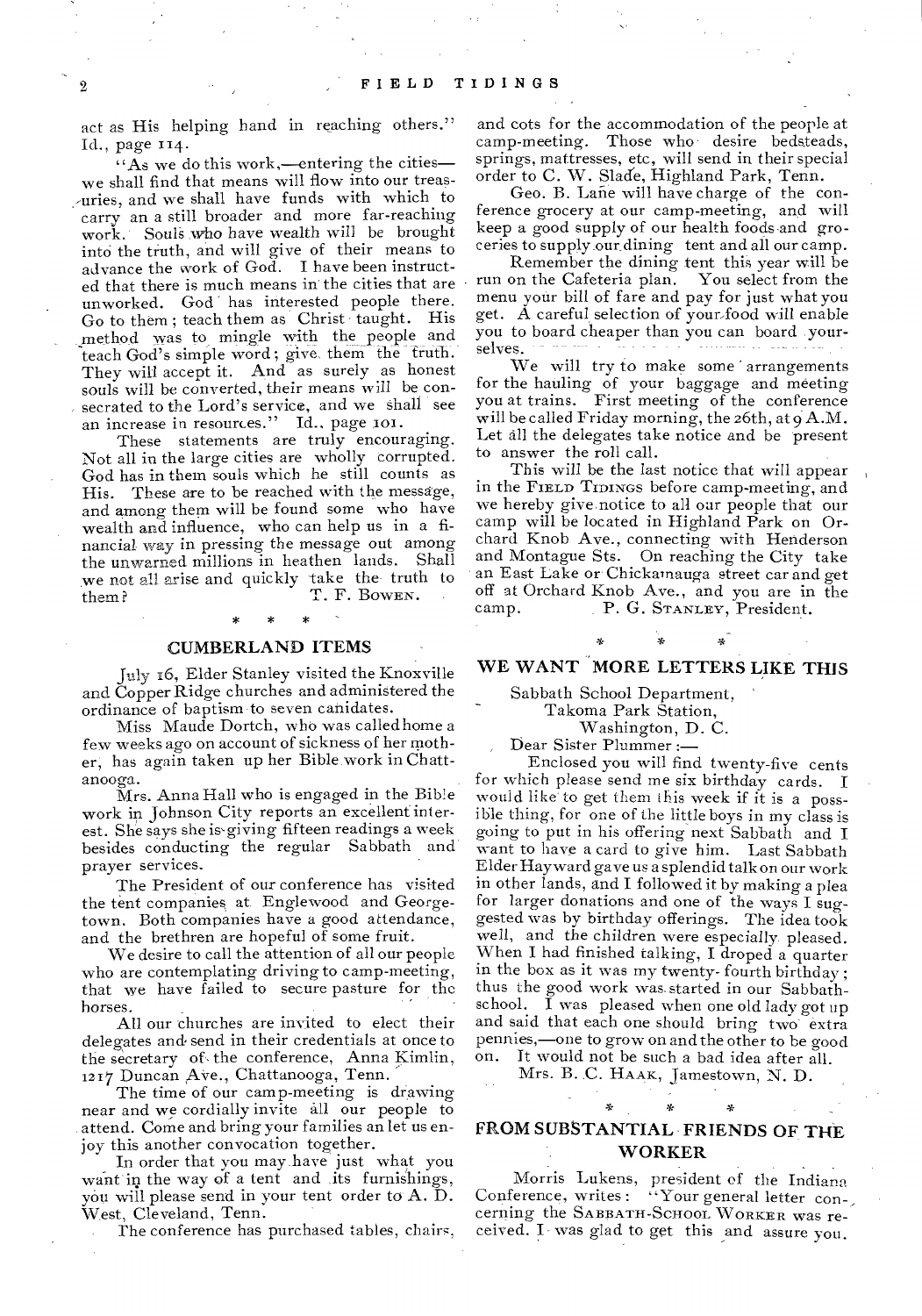Brother Thompson, I will be glad to do all I can to help in getting our people in this conference to take the SABBATH-SCHOOL WORKER. I cannot see how people can get along without that valuable little help to the Sabbath-School. It seems to grow better each issue."

T. W. Field, president of the West Texas Conference, writes: "I note what you say about the SABBATH-SCHOOL WORKER. I will be glad to do what I can to increase the circulation of the paper. I believe that every school should have this journal, and every family as well. There is no paper that can take its place as a help in the Sabbath-school."

A. M. Neff, secretary and treasurer of the Virginia Tract Society, writes : "I shall be glad to do all I can toward obtaining subscribers for the SABBATH-SCHOOL WORKER at the coming camp-meeting. I expect to select several good agents to help me in taking subscriptions for the various papers, but this will be one that I shall look after myself."

# FLORIDA ITEMS

Elder Walter Bird will visit the churches through out the conference in the interest of the canvassers' Institute to be held prior to the campmeeting. We trust all will give him a welcome, and co-operate with him in this important work. If you know of any one who should enter the canvssing work be sure and put them in touch with Elder Bird.

In writing the Southeastern Passenger Association in reference to securing rates for our coming camp-meeting the following reply was received. "While minimum attendance required in connection with certificate plan gatherings was sometime ago placed at too persons, the passenger traffic officials of the carriers have found by actual experience that they cannot afford to, authorize reduced rates for occasions attracting an attendance of less than 200 persons and they have *:31ot* for several month.s authorized *:t11 re..d* nee, 'fares for an occasion. the estimate of attendance of which was less than 200 persons."

It has been difficult for us to make 100 certificates at our previous camp-meetings, hence the usual certificate rates cannot be expected at our coming camp-meeting.

We trust that every one is thinking and planning Tor the camp-meeting with the object of being, there. Interestas many as possible to attend,  $\sqrt{2\pi}$ 

The Teachers' Institute closed July 31. The following resolutions will themselves speak for the institute,—

Whereas,—we who have been in attendance at the Summer Teachers' Institute, of the Florida conference of Seventh-day Adventists, held in the sanitarium school house at Orlando, Florida, from June 20 to August 1, 1910 appreciate the benefits derived both intellectually and spiritually, as well as the many favors shown us, therefore ,be it resolved,

i. That we hereby express to the Florida conference of Seventh-day Adventists our heartfelt appreciation of the interest in us that has made this privilege possible.

2. That we extend our hearty thanks to the management, nurses and doctors of the Florida Sanitarium- for their efforts in our behalf, and the instructions they may have imparted to us.

3. That we do also thank the other Institute instructors for the help they have rendered us, and the interest they have manifested in us.

4. That we file with the secretary of the Florida conference this set of resolutions, and request that a copy of same be published in the FIELD TIDINGS.

On behalf of the entire class:

Geo, G. Green,

# Elsie Hollingsworth,

Margaret Robertson.

The new church building in Miami is now completed. Sabbath July 13 the first meeting was held in it with an attendance of 6o.

Elder Parmele is now visiting the churches throughout the conference. Professor B. D. Gullet will also visit some of the churches and scatter ed ones in the conference in behalf of the educaiional, work.

Excellent reports came in from some of the canvassers In the field this lasf week:

The Sahhath-shool convention at the san,<br>itarium grounds July 30 was an interesting oe casion. Besides' a full attendance from the Orlando and Lockhart sabbath-schools, there were visitors from other schools in the conference. The different phases of the Sabbath-school and Young Peoples' work was considered with profit and with attended blessings. It was the closing . Sabbath of the Institute' which made it possible for various schools in the conference to be represented.